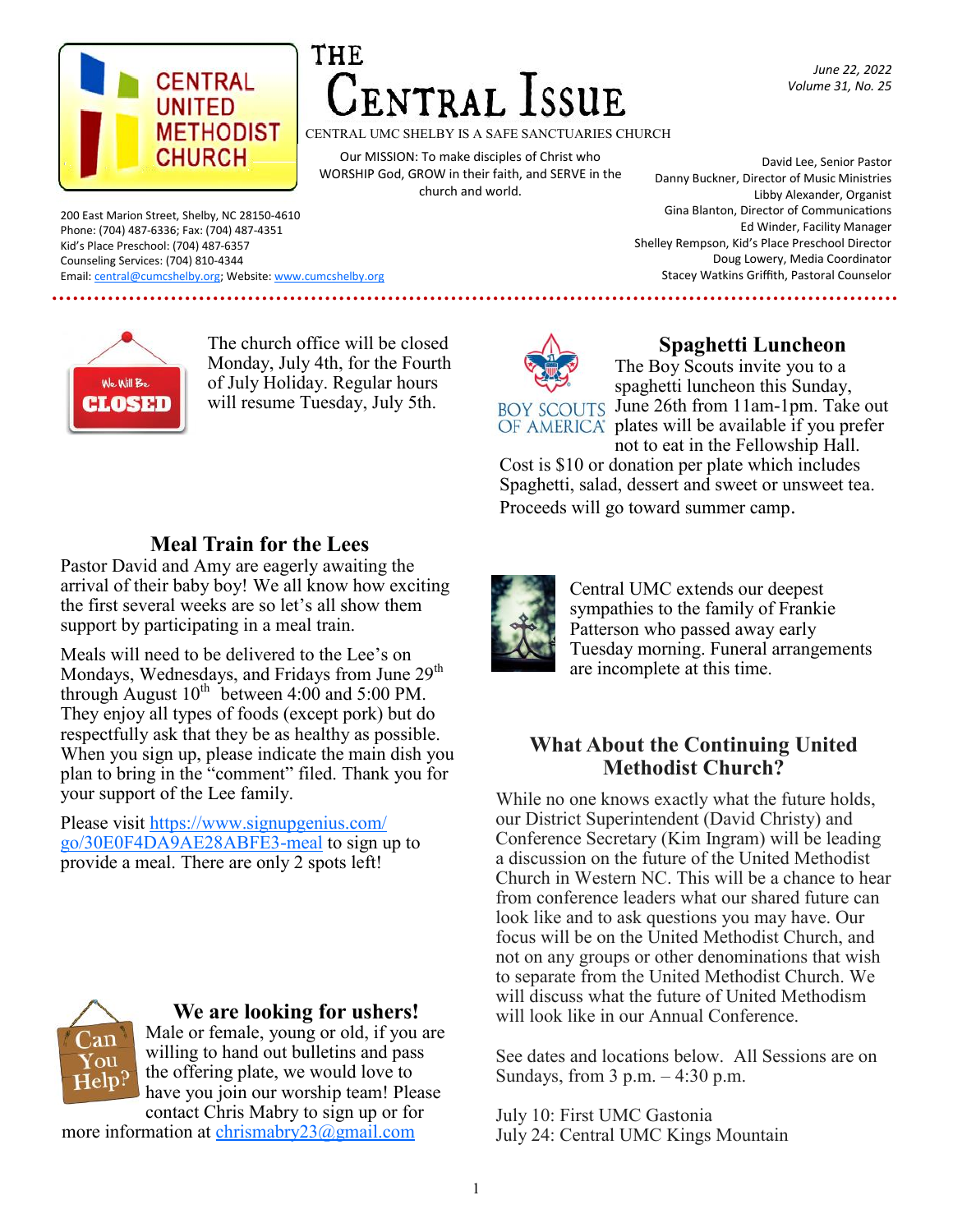## **Totally Free Clothes Closet**

Did you know that Shelby has a completely and totally free clothes closet? This store is located in the Foodlion Shopping Center on S. Lafayette St. They have provided clothes to schools for children that may need a change during the day. They've provided the men's shelter with coats and additional clothing items. Providing clothes to those who have lost everything to fire is just one other way they reach out to the needs in our community. As a non profit they run on donations and volunteers . If you have clothes, shoes, accessories, please consider dropping by 1515 S. Lafayette St and donating to this free store. They are also looking for volunteers to man the store and financial donations to help with rent and utilities. Please call Melanie Burr at 704-692- 2389 for more information.



Be sure to check out our website: [www.cumcshelby.org](http://www.cumcshelby.org) Our Facebook page: [www.facebook.com/cumcshelby/](https://www.facebook.com/cumcshelby/) Our YouTube Channel: [www.youtube.com/channel/](https://www.youtube.com/channel/UCBFdYbZ9RltXLTNUs_ohVOw) [UCBFdYbZ9RltXLTNUs\\_ohVOw](https://www.youtube.com/channel/UCBFdYbZ9RltXLTNUs_ohVOw)



Where: Cleveland Country Club 40 players minimum/80 players maximum Golf: \$100/person-includes buffet Buffet: \$25.00

Drinks and snacks provided during play Cash bar for mixed drinks during buffet

Volunteers needed

Contact for information: [coachedwinder15@gmail.com](mailto:info.-coachedwinder15@gmail.com) Or text/call-704-300-0299 Make checks out to "Central UMC" Memo line: "Open Table Golf" Sign-up ends August 1, 2022 Sign-up sheets in the office

Proceeds benefit Open Table



# **Join us for Coffee and Donuts**

Join us Sundays from 9:30-10 am outside of the Sanctuary on the Washington Street side of the Sanctuary building. We hope you'll make plans to join us for food and fellowship.



**Enjoy your Summer and we'll see you in September!**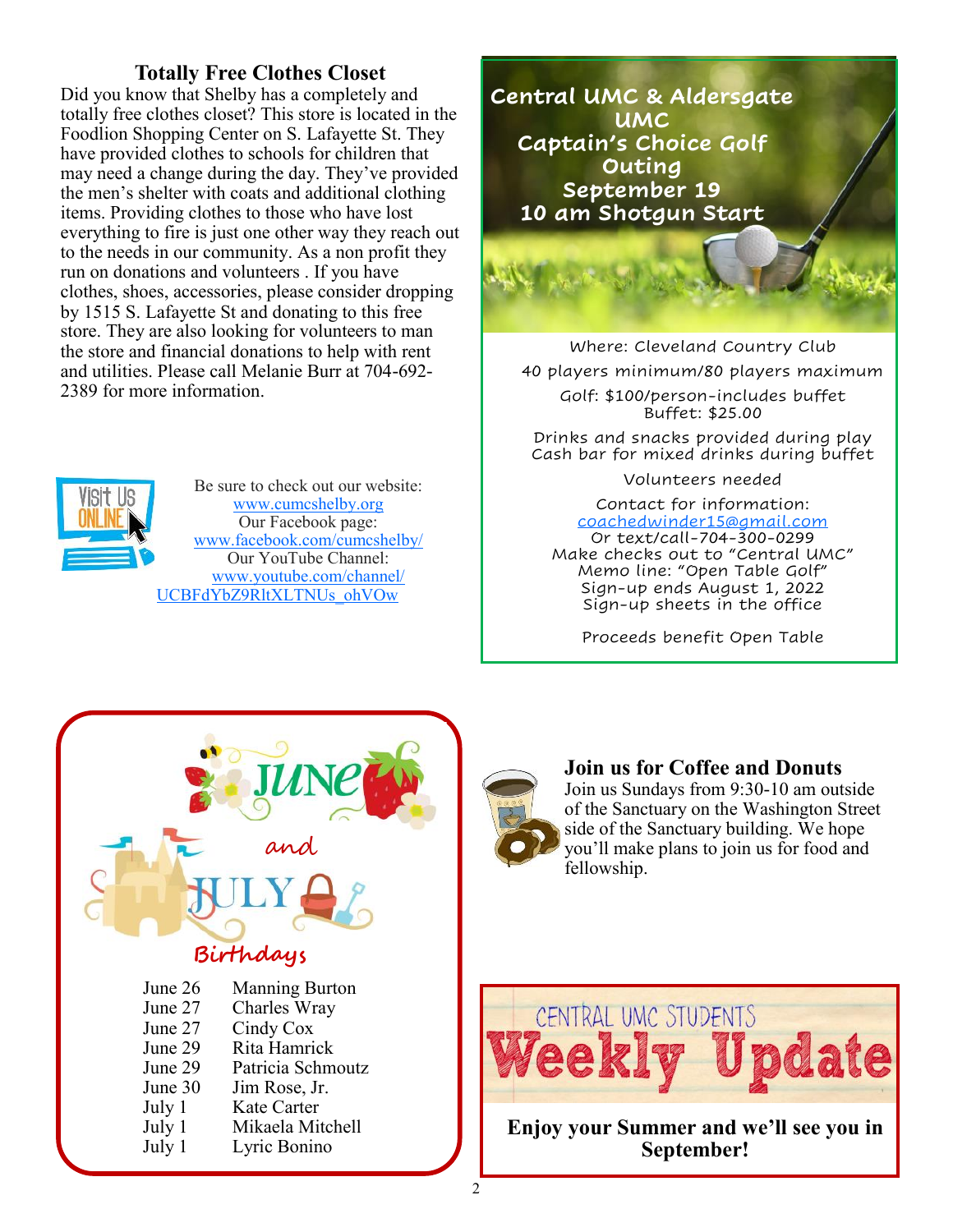## **2022 Stewardship**

| 2022 Monthly Budget Needs\$60,231.00                                                      |  |
|-------------------------------------------------------------------------------------------|--|
| Total Receipts in May\$47,126.80                                                          |  |
|                                                                                           |  |
|                                                                                           |  |
| Over/—Under Budget for the month-\$1,378.99<br>Over/—Under Budget for the year\$60,712.24 |  |

# **Sunday School Every Sunday at 9am**

We are excited to regroup-with masks of course! Nursery—E106 Elementary School age—Holy Moly! Class Youth—Co-Lab-orate in Youth Commons Area **Adult classes:** Growing Christians – 208E Hoey Bible Class—Hoey Bible Classroom Saints and Sinners – 203E

# **Children's Ministry**



#### **Nursery** is open to all **Babies-PreK kids**. Nursery is offered each **Sunday, 9-11 AM in Room E106**.

#### **Elementary Sunday School**

**Holy Moly! Mixed-Age Class**- Come learn all the amazingly cool stories that the Bible is full of! This class is open to all elementary-aged students. It will meet **each Sunday, 9-10 AM**.

## **Memorials and Honorariums**

## **Operating:**

In Memory of Barbara Wood by Sara Branton In Memory of Iris Francis by Bob Yelton In Memory of Jamey Toole by Bob Yelton In Memory of Ann McDaniel by Bob Yelton In Memory of Loyd Clark by Bob Yelton In Memory of Sofia Peacock by Bob Yelton In Memory of Bill Jack by Bob Yelton In Memory of Doris Kunkle by Bob Yelton In Memory of Bill Story by Bob Yelton In Memory of Jean Eaker by Bob Yelton **Piano:** In Memory of Bill Jack by Dickie & Marywinn Amaya In Memory of Bill Jack by Sallie Craig In Memory of Iris Francis by Sallie Craig In Memory of Sophia Peacock by Sallie Craig In Memory of Marilyn Smouther by Sallie Craig

# **June 26-July 2, 2022 Calendar of Events**

#### **Sunday**

| 9:00am  | Sunday School for all Ages     |
|---------|--------------------------------|
| 9:30am  | Coffee and Donuts (outside on  |
|         | <b>Washington Street</b> )     |
| 10:00am | <b>Worship Service</b>         |
| 11:00am | Spaghetti Luncheon (Fellowship |
|         | Hall)                          |

#### **Monday**

9:00am Church Office opens 6:00pm Cub Scouts (in the PAC) 7:00pm Boy Scouts (in the PAC)

## **Tuesday**

Counseling Center open (by appointment) 9:00am Church Office opens<br>10:00am Staff Meeting **Staff Meeting** 

## **Wednesday**

Counseling Center open (by appointment)<br>9:00am Church Office opens 9:00am Church Office opens<br>6:00pm Chancel Choir Rehea Chancel Choir Rehearsal 7:15pm Praise Ensemble Rehearsal

## **Thursday**

Counseling Center open (by appointment) 9:00am Church Office opens

**Friday** 

9:00am Church Office opens

## **Saturday**

10:30am Open Table Hot Lunch (PAC)

#### **Serving Sunday, June 26, 2022**

**Nursery Volunteer:** Leigh Mabry

**Elementary Sunday School Teacher:** Daniel Talbert

> **Greeters:** Holli and Matt Clark, Jon Goforth

> > **Coffee Time Helpers:** Allison and Rod Mauney

> > > **Coffee Maker:** Mike Schenck

**Children's Sermon:** Caroline Laney

**Offering Counters:** Will Plaster and Rob Laney